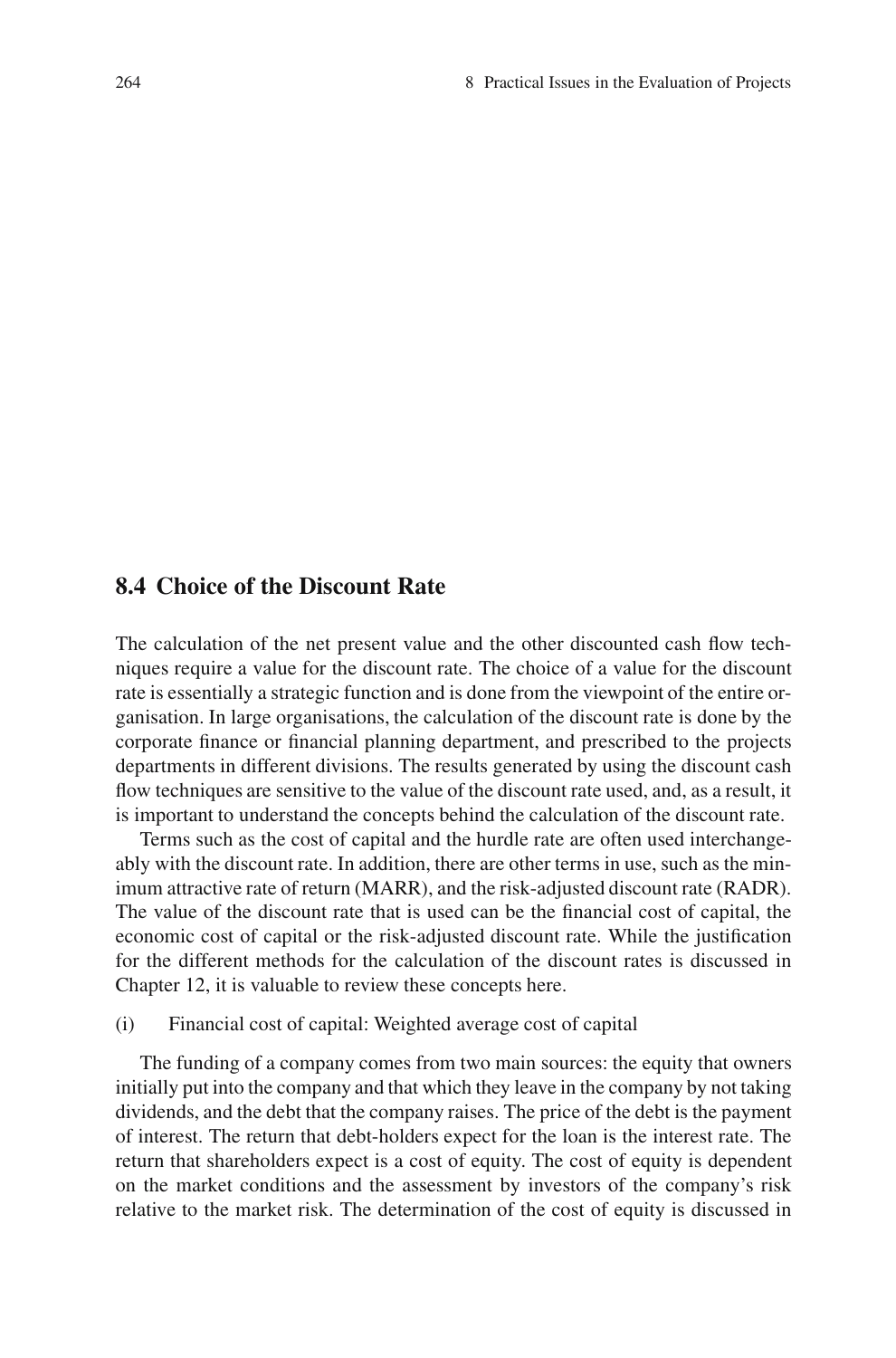Chapter 12. The "cost" of these investments in the company is the return they must provide to the investors.

The weighted average cost of capital, WACC, is the combination of these two components, weighted by their relative contribution to the company's total capital. The weighted average cost of capital is given by the following expression:

$$
WACC = \left(\frac{E}{E+D}\right)R_E + \left(\frac{D}{E+D}\right)R_D\tag{8.17}
$$

where  $E$  is the amount of equity,  $D$  is the amount of debt,  $R_E$  is the cost of equity, and  $R<sub>D</sub>$  is the after-tax cost of debt. The after-tax cost of debt is relatively easy to obtain. It is the interest rate paid by the company on its loans adjusted for the fact that interest is tax-deductible. Thus, the cost of debt is usually estimated by the following expression:

$$
R_D = R_{DBT} (1 - T) \tag{8.18}
$$

where  $R_{DBT}$  is the interest rate on the company's debts before tax, and *T* is the tax rate.

The cost of equity, expressed in the same form as an interest rate, is a little more difficult to obtain. The method for estimating the cost of equity is discussed in Chapter 12. A prerequisite for that chapter is an understanding of financial risk and return, which is presented in Chapter 11.

The weighted cost of capital can be used directly in the discounted cash flow techniques as the discount rate. The weighted cost of capital can be regarded as a financial cost of capital, that is, the cost of raising the monies needed to start the business and to keep it running. An alternative cost of capital is an economical cost of capital, that is, the cost of the opportunities that the company foregoes because it does not have the resources to execute the projects.

## (ii) Economic cost of capital: Minimum attractive rate of return

The company's resources are limited and usually there are more projects than resources will allow. As a result, even good projects can be rejected. As was discussed in Chapter 7, under conditions of capital rationing, the company may wish to select the projects with the highest profitability. The opportunity cost of capital is the return on the most profitable project that is not accepted. This is the *minimum attractive rate of return* (MARR). The opportunity cost of capital and the minimum attractive rate of return are terms that are used interchangeably to mean the same thing. They can be used directly in discounted cash flow analysis to assess the economic viability of the project.

The weighted average cost of capital is the *financial* cost of capital, the cost of raising funds from debt and equity sources. The opportunity cost of capital cannot be lower than the financial cost of capital. The opportunity cost of capital is the *economic* cost of capital.